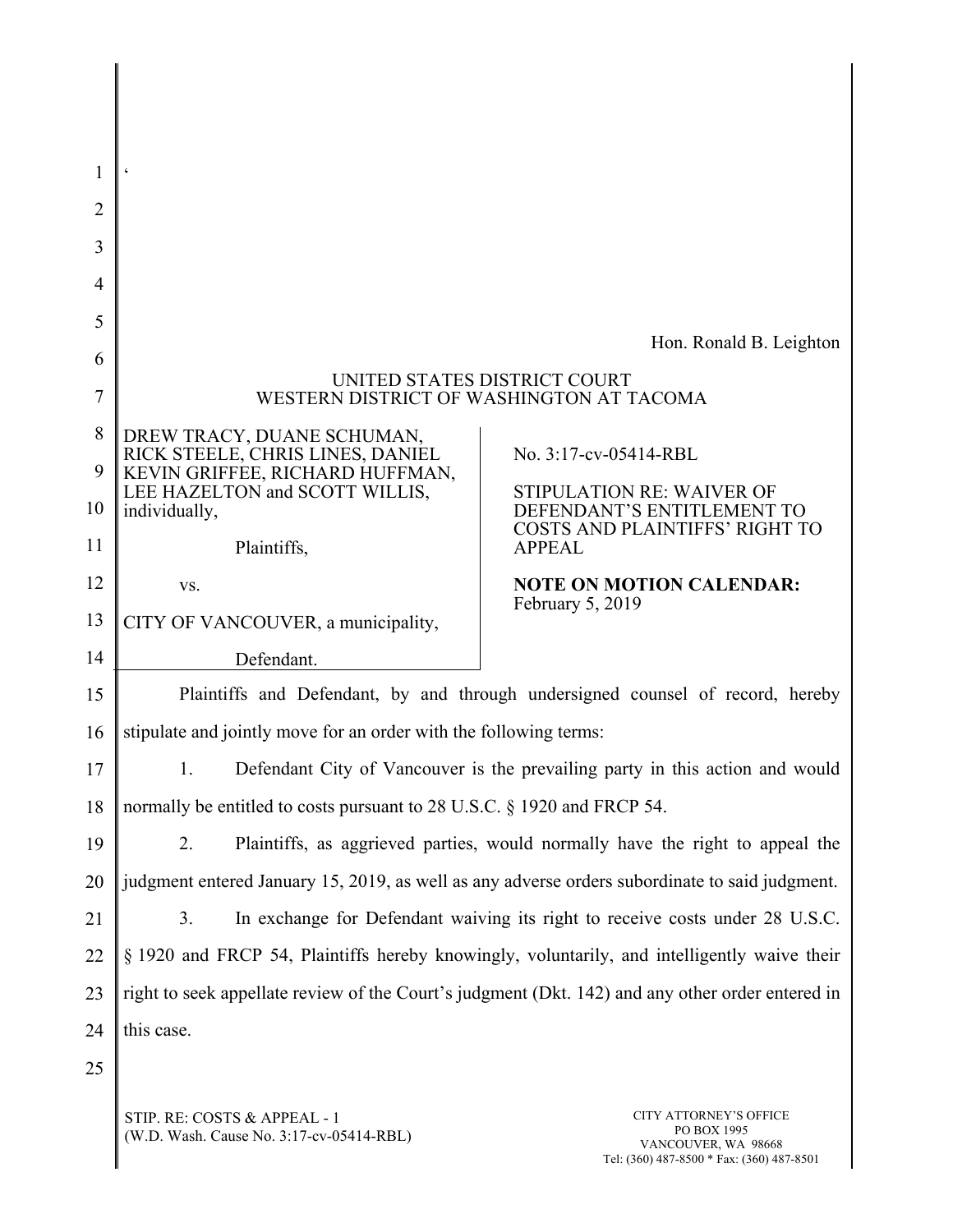| 1              | DATED on February 5, 2019.                                                                |                                                                                                          |
|----------------|-------------------------------------------------------------------------------------------|----------------------------------------------------------------------------------------------------------|
| $\overline{2}$ |                                                                                           |                                                                                                          |
| 3              | <b>TEDESCO LAW GROUP</b>                                                                  | <b>CITY ATTORNEY'S OFFICE</b><br>VANCOUVER, WASHINGTON                                                   |
| $\overline{4}$ | By:<br>/s/ Katelyn S. Oldham<br>(per written authorization dated 2/4/19)                  | By: /s/ Daniel G. Lloyd                                                                                  |
| 5              | Ms. Katelyn S. Oldham, WSBA No. 35266<br>Attorney for Plaintiffs<br>12780 SE Stark Street | Daniel G. Lloyd, WSBA No. 34221<br>Sara Baynard-Cooke, WSBA No. 35697<br><b>Assistant City Attorneys</b> |
| 6              | Portland, OR 97232<br>Tel: (866) 697-6015; Fax: (503) 210-9847                            | Attorney for Defendant<br>PO Box 1995                                                                    |
| 7              | katelyn@miketlaw.com                                                                      | Vancouver, WA 98668-1995<br>Tel: 360.487.8500; Fax: 360.487.8501                                         |
| 8              |                                                                                           | dan.lloyd@cityofvancouver.us<br>sara.baynard-cooke@cityofvancouver.us                                    |
| 9              |                                                                                           |                                                                                                          |
| 10             |                                                                                           |                                                                                                          |
| 11             |                                                                                           |                                                                                                          |
| 12             |                                                                                           |                                                                                                          |
| 13             |                                                                                           |                                                                                                          |
| 14             |                                                                                           |                                                                                                          |
| 15             |                                                                                           |                                                                                                          |
| 16             |                                                                                           |                                                                                                          |
| 17             |                                                                                           |                                                                                                          |
| 18             |                                                                                           |                                                                                                          |
| 19             |                                                                                           |                                                                                                          |
| 20             |                                                                                           |                                                                                                          |
| 21             |                                                                                           |                                                                                                          |
| 22             |                                                                                           |                                                                                                          |
| 23             |                                                                                           |                                                                                                          |
| 24             |                                                                                           |                                                                                                          |
| 25             |                                                                                           |                                                                                                          |
|                |                                                                                           |                                                                                                          |

STIP. RE: COSTS & APPEAL - 2 (W.D. Wash. Cause No. 3:17-cv-05414-RBL)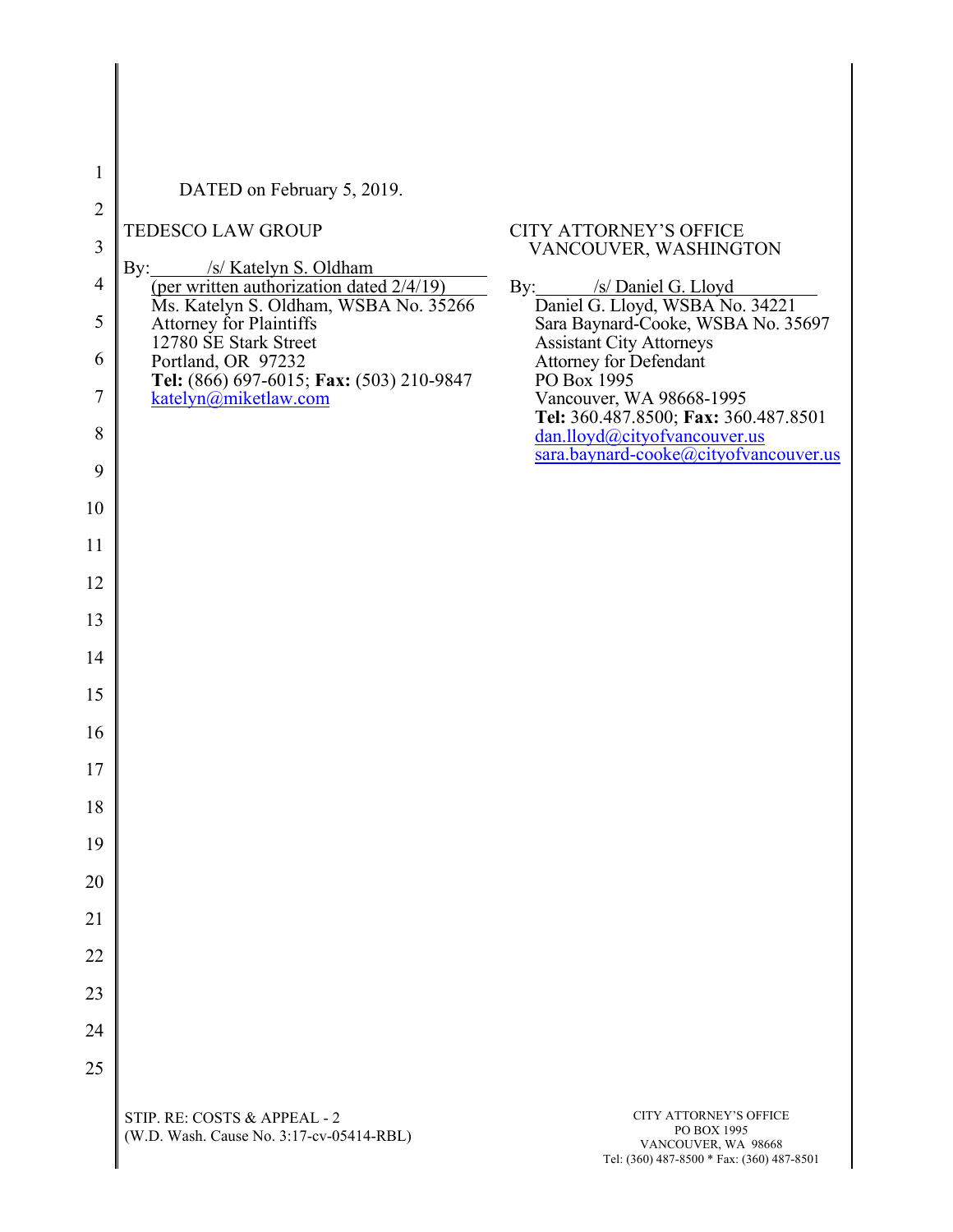| 1              |                                                                                                                                                     |                                                                                                |  |
|----------------|-----------------------------------------------------------------------------------------------------------------------------------------------------|------------------------------------------------------------------------------------------------|--|
| $\overline{2}$ |                                                                                                                                                     |                                                                                                |  |
| 3              |                                                                                                                                                     |                                                                                                |  |
| 4              |                                                                                                                                                     |                                                                                                |  |
| 5              |                                                                                                                                                     |                                                                                                |  |
| 6              |                                                                                                                                                     | Hon. Ronald B. Leighton                                                                        |  |
| 7              | UNITED STATES DISTRICT COURT<br>WESTERN DISTRICT OF WASHINGTON AT TACOMA                                                                            |                                                                                                |  |
| 8              | DREW TRACY, DUANE SCHUMAN,<br>RICK STEELE, CHRIS LINES, DANIEL                                                                                      | No. 3:17-cv-05414-RBL                                                                          |  |
| 9              | KEVIN GRIFFEE, RICHARD HUFFMAN,<br>LEE HAZELTON and SCOTT WILLIS,                                                                                   | <b>STIPULATION AND ORDER RE:</b>                                                               |  |
| 10<br>11       | individually,<br>Plaintiffs,                                                                                                                        | <b>WAIVER OF DEFENDANT'S</b><br><b>ENTITLEMENT TO COSTS AND</b><br>PLAINTIFFS' RIGHT TO APPEAL |  |
| 12             |                                                                                                                                                     | [PROPOSED]                                                                                     |  |
| 13             | VS.                                                                                                                                                 |                                                                                                |  |
| 14             | CITY OF VANCOUVER, a municipality,                                                                                                                  |                                                                                                |  |
| 15             | Defendant.                                                                                                                                          |                                                                                                |  |
| 16             | Plaintiffs and Defendant, by and through undersigned counsel of record, hereby<br>stipulate and jointly move for an order with the following terms: |                                                                                                |  |
| 17             | 1.                                                                                                                                                  |                                                                                                |  |
| 18             | Defendant City of Vancouver is the prevailing party in this action and would                                                                        |                                                                                                |  |
| 19             | normally be entitled to costs pursuant to 28 U.S.C. § 1920 and FRCP 54.                                                                             |                                                                                                |  |
| 20             | 2.<br>Plaintiffs, as aggrieved parties, would normally have the right to appeal the                                                                 |                                                                                                |  |
|                | judgment entered January 15, 2019, as well as any adverse orders subordinate to said judgment.                                                      |                                                                                                |  |
| 21             | In exchange for Defendant waiving its right to receive costs under 28 U.S.C.<br>3.                                                                  |                                                                                                |  |
| 22             | § 1920 and FRCP 54, Plaintiffs hereby knowingly, voluntarily, and intelligently waive their                                                         |                                                                                                |  |
| 23             | right to seek appellate review of the Court's judgment (Dkt. 142) and any other order entered in                                                    |                                                                                                |  |
| 24             | this case.                                                                                                                                          |                                                                                                |  |
| 25             |                                                                                                                                                     |                                                                                                |  |

ORDER - 1 (W.D. Wash. Cause No. 3:17-cv-05414-RBL)